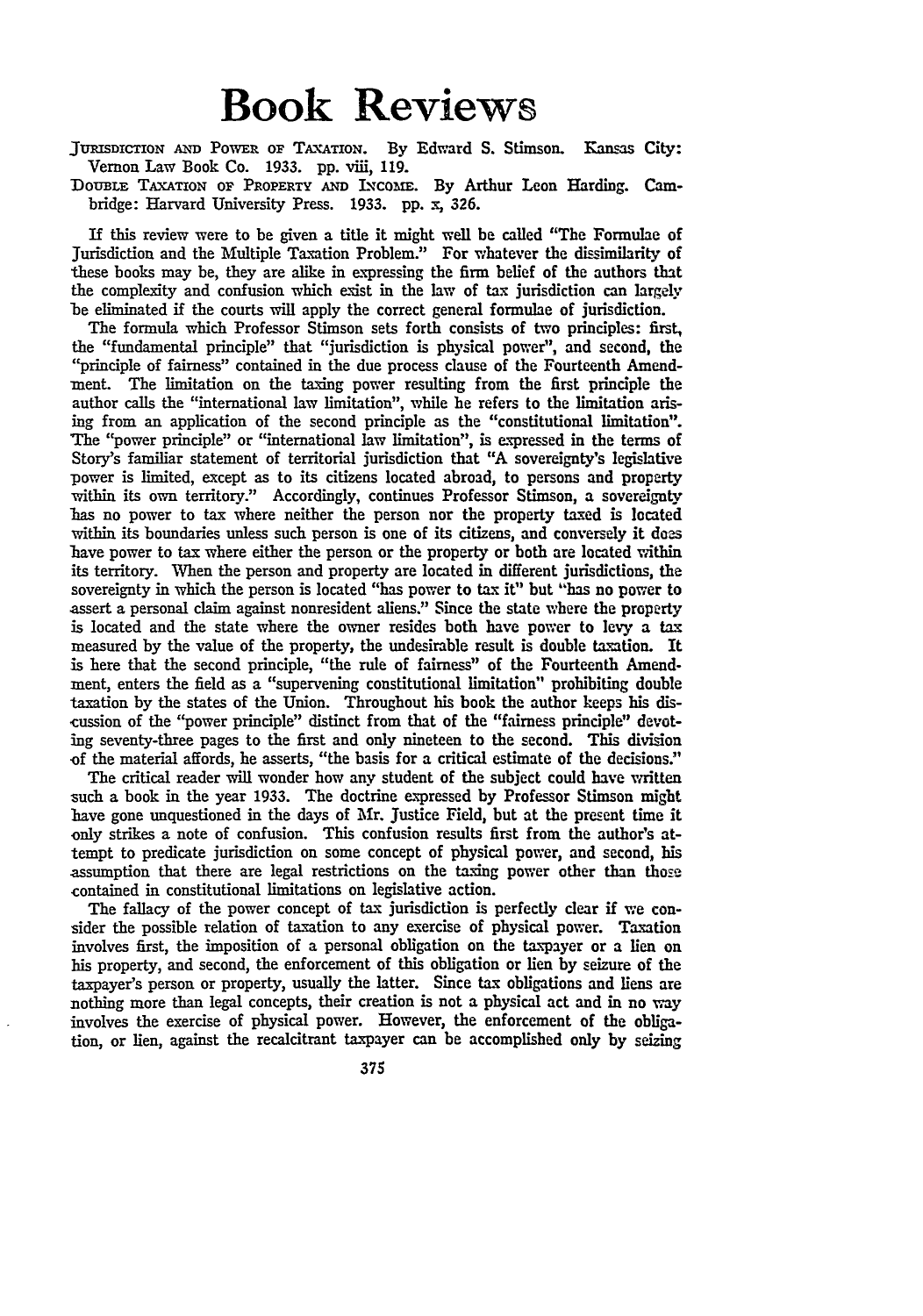the defendant's person or property, and consequently the power to collect a tax does include the power to exercise physical control over the taxpayer or his property. Since this is the only exercise of physical power involved in taxation, the only reasonable meaning that can be given to such a statement as "jurisdiction to tax is based upon physical power" is that the power to impose a tax is based upon the physical power to collect it. This would mean that jurisdiction to tax exists when, and only when, there is the physical power to enforce the tax by seizing the taxpayer or his property. But obviously such is not the case. There may be jurisdiction to impose a tax when there is no power to collect it, as for example in the case of citizens resident abroad, and on the other hand all the cases in which the courts have held that there was no jurisdiction have presented situations where the power to collect the tax not only existed, but its exercise was entirely too probable to suit the taxpayer's interests. Since the creation of a tax liability is not itself a physical act, and is not dependent upon the power to collect the tax, an attempt to frame a principle of jurisdiction in terms of physical power serves only to confuse the real issues **pre**sented in the jurisdiction cases.

The second source of confusion in Professor Stimson's book is the assumption that there are legal limitations on the taxing power other than those contained in the constitution. The author evidently believes that the rules of international law, whether public or private he does not indicate, somehow impose certain restrictions oh the taxing power quite independent of constitutional limitations. The whole book is arranged on this assumption, yet the reader is left at a loss to understand how such a view can possibly be consistent with the established constitutional doctrine that a court will hold an act of the legislature void only when it conflicts with some provision of the Constitution. Rules of the conflict of laws or of public international law constitute limitations on legislative action only to the extent to which the courts have read them into some constitutional provision, the one usually employed for this purpose being the due process clause of the Fourteenth Amendment. In the early tax jurisdiction cases1 the Supreme Court was inclined to predicate its decisions upon a strict territorial theory of sovereignty which theretofore had found its chief application in the field of conflict of laws and which never should have been relied upon in construing constitutional limitations on legislative power. However, in recent years the court has shifted its point of view, and now the rules of jurisdiction, like other limitations read into the due process clause, have become essentially rules of reasonableness rather than abstract deductions from some concept of territorial sovereignty. The author's treatment of his subject tends to clothe the territorial theory of jurisdiction with an apparent validity and inflexibility which it does not possess.

Professor Stimson's approach also leads him into a faulty and very misleading analysis of the cases. For example, in discussing the application of his "power principle" he asserts, "The United States Supreme Court has held that a tax upon persons subject to a sovereignty's power may be measured by foreign real estate."<sup>2</sup> As authority for this very startling statement he cites the case of *The Delaware Rail.*

**<sup>1.</sup>** The two earliest cases Professor Stimson does not cite: Railroad Co. v. Jackson, **7** Wall. **262 (U. S. 1868);** St. Louis v. The Ferry Co. **11** Wall. **423** (U. **S. 1870). 2. P. 8.**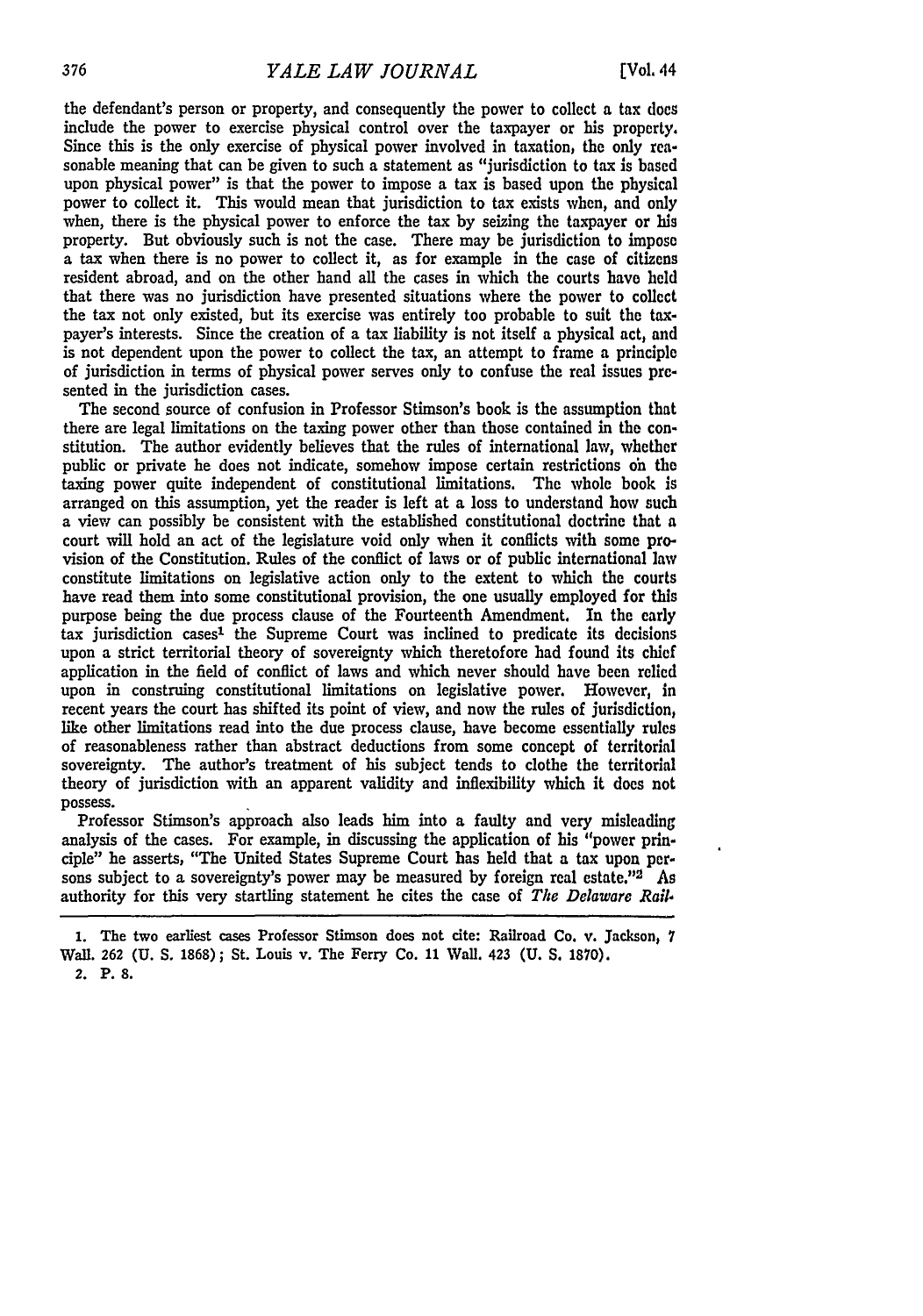*road Taz3?* and *Cook* v. *Tai. <sup>4</sup>*Neither one of these cases can be taken to sustain the proposition, and the Supreme Court has never adopted such a rule.<sup>5</sup> Moreover, a number of English cases are cited for the statement that "the sovereignty having power over the deceased at the time of his death has no power to impose an inheritance tax on foreign property."<sup>6</sup> They all involve questions of statutory construction and of course none of them hold that Parliament has no power to impose such an inheritance tax if it sees fit to do so. In a number of places<sup>7</sup> throughout the book *Blackstone v. Miller* is cited and discussed with no indication that it has been expressly overruled.

Professor Harding's book, the first of the Harvard Studies in the Conflict of Laws, is a much more elaborate and intensive work than that of Professor Stimson. In the first three chapters the author briefly outlines the course of the Supreme Court **deci**sions down to *Burnet v. Brooks*,<sup>§</sup> criticises the control and benefit theories of taxation and proposes his own formula of jurisdiction which he calls the integration theory. The remainder, and bulk of the book, is devoted to a discussion of the cases involving jurisdiction to tax property, transfers of property, persons, acts and income.

**By** the integration theory the state may, according to Professor Harding, "tax all property goods, labor services, and the like, which have become identified with the economic structure of the state, by incorporation into or integration with the business mechanism so defined" and "the state is without power to tax wealth which has not become so integrated with this economic mechanism, even though the state may afford that property some protection, even though it may confer upon that property some benefit, and even though it may have the power to exercise some control over the property or have jurisdiction over it in the larger sense of power to affect rights in the property."9 The author proposes the integration test as a juristic doctrine which "rationalizes the distinctions and demarcations which appear in the decided cases;" which constitutes "in substance what was actually in the minds of the courts, either consciously or unconsciously, in making the distinctions and demarcations;" and finally, which "can be used to reach rational and just decisions in a fairly efficient manner in the troublesome cases which may arise in the future." $10$ 

Whether Professor Harding's theory has been, consciously or unconsciously, in the minds of the judges I would not attempt to say, but I think it is pretty clear that it does not rationalize the distinctions in the decided cases nor point the way for the decisions of the future. It is in the borderline case that any doctrine must

**3. 18** Wall. **206 (U. S. 1873).** In this case the court sustained a Delaware tax on a Delaware corporation which was measured **by** capital stock and apportioned on the track mileage basis. It was shown that the ratio which the value of the property in Delaware bore to the total value of the property owned **by** the corporation was les than the ratio which the track mileage in Delaware bore to the total track mileage.

4. **265 U. S.** 47 (1924). The court sustained the federal income tax as applied to the income of a nonresident citizen derived from sources outside the United States.

*S.* Louisville **&** Jeffersonvile Ferry Co. v. Kentucky, **188 U. S. 385 (190)** is ordinarily accepted as establishing the law to be just the opposite of what Professor Stimson states it to be.

6. P. **73.** The cases are cited in n. **170.**

**7. Pp.** 22, **26,** 29, **30.**

**8.** 288 **U. S. 378 (1933).** The case came out too late to be included in the text but is cited in the notes. One wonders how the author would have treated it.

**9.** P. 42.

**10.** P. 45.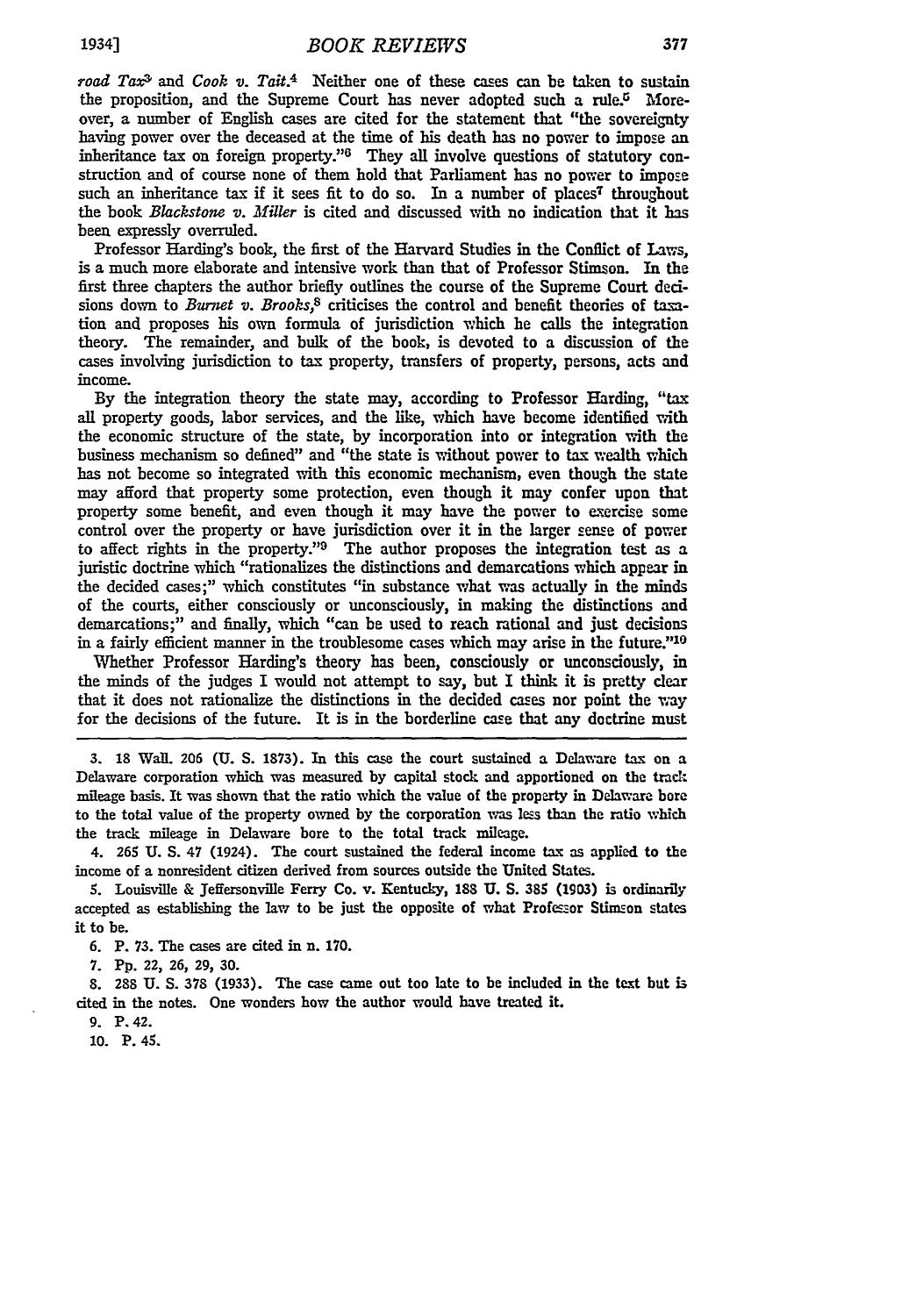prove its value, and in this situation the author's handling of his own theory is not at all convincing. His argument that a debt is "integrated" at the domicile of the creditor is very strained. It is difficult to see why a debt is necessarily "integrated" anywhere, and when the author speaks of the maxim, mobilia sequuntur personam, as a "very helpful organizing fiction" creating a presumption that intangibles are "integrated" at the domicile of the owner, he has departed completely from the realistic plane upon which he claims to be discussing his subject.

The difficulty with the integration formula is that it is based upon the theory that the economic structure of a state is a unit distinct from the economic structures of other states. The truth is that most business today is run on a national, international or at least multi-state basis, and when any item of wealth is integrated in a business it frequently becomes part of a business unit which extends throughout a number of states. In this situation a theory of tax jurisdiction which attempts to allocate a part of the business to one state or another according to whether it is "integrated" with the economic life of that state is just as fictional and just as difficult to apply as the benefit theory or any other of the theories which Professor Harding criticizes.

To say that Professor Harding's test does not measure up to the standards he has set for it is not a criticism of his industry or ability for he has attempted the impossible. The alpha and omega of the law of jurisdiction is not to be found in any general rule that can be framed. Just what proportion of the wealth of the New York, New Haven and Hartford Railroad, for example, should be taxed by the state of Connecticut depends upon a multitude of factors which cannot be expressed in any juristic formula. It is extremely doubtful whether the Supreme Court ever should have undertaken the judicial control of multiple taxation; perhaps the problem could be handled better by legislation; but if the court continues on the course it charted in Farmers' Loan and Trust Company v. Minnesota<sup>11</sup> it will have to pick its way from case to case, giving in each instance pragmatic consideration to the factors which may render the particular tax desirable or undesirable.

I have availed myself of the reviewer's privilege of dwelling upon those aspects of Professor Harding's book with which I disagree, but I do not wish to leave the impression that it is not a very creditable piece of work. My disagreement is with the author's point of view, not the manner in which he has presented it. He has brought to the consideration of a very difficult subject an originality, thoroughness and facility of style which set a high standard for future Harvard Studies in the Conflict of Laws.

Durham, North Carolina. **PAUL W. BRUTON.**<sup>4</sup>

**CASES ON PLEADING AND PROCEDURE.** By Charles **E.** Clark. One Volume Edition. St. Paul: West Publishing Co. 1934. **pp.** xxii, 905.

**CASES ON COMMON LAW PLEADING.** By James P. McBaine. St. Paul: West Publishing Co. 1934. pp. xi, 304.

BOTH of these works offer materials identical with those contained in slightly earlier casebooks by their respective editors. In both, certain topics included in the prior volumes have been omitted in the books under review-apparently for the benefit of law schools which do not desire to include in a single course all

**<sup>11. 280</sup> U. S. 204 (1930).**

**f** Associate professor **of law,** Duke University, School **of Law.**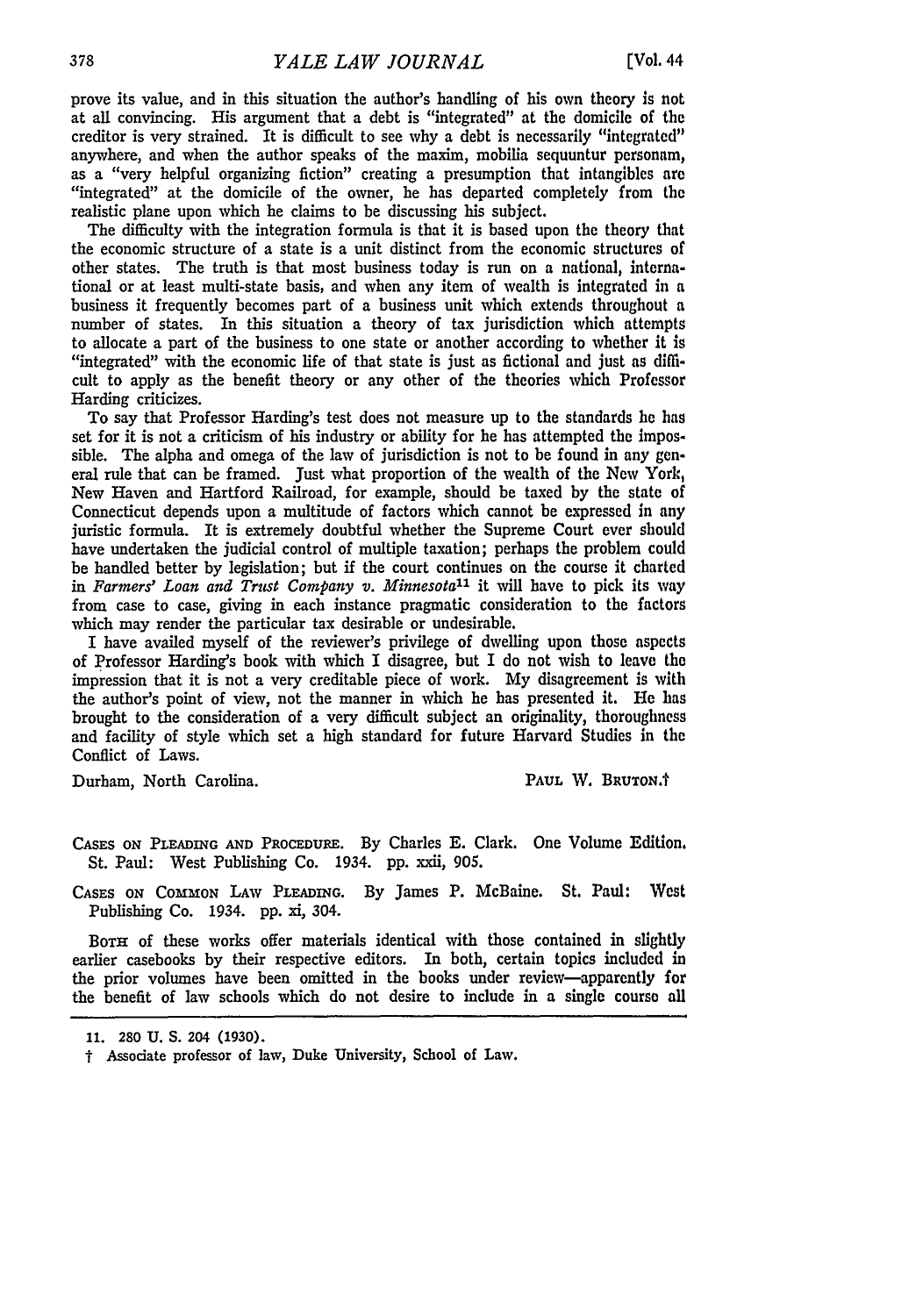the subject matter embraced in the original publications. This particular form of groping about for desirable collections of materials for pleading courses is a commendable sign. At least, two more possibilities for arrangement now exist.

An estimate cannot be placed on pleading casebooks without consideration of the purpose of teaching pleading in our law schools. There seem to be two objects for so doing. First, pleading and procedure are vital for an explanation of the Anglo-American legal system. Our jurisprudence grew up procedurally, and this fact has left upon the substantive law marked impressions which have not been, and probably will not be, eliminated. One has only to recall that for centuries most legal learning was catalogued around the common law forms of action and that these procedural pigeonholes, though generally abolished as such, continue to influence present day decisions. With our doctrine of stare decisis we cannot disregard these giants of the past. In addition, the case method of study makes some understanding of both the older and the modem procedure necessary in order to learn any branch of the law. To satisfy this general purpose a course in pleading should be offered at the very outset of law school study.

The second object of pleading courses is to give training in this side of the practitioner's art.' This calls for a study of the technical and detailed procedural problems as they arise in present day litigation. Such a course is best given to students in their third year of law school work when they have had a general foundation of substantive law and are soon to face the realities of practice. One who prepares a pleading casebook must either attempt to supply one of these needs or he is driven to the difficult task of effecting a compromise to satisfy both.

Dean Clark has taken the latter course. His materials are prepared with the idea that the subject of pleading will be gone over but once. There is much to recommend this position. New and important subjects are making it necessary to guard against all overlapping courses. He skillfully preserves the balance between the introductory and the mature phases and his interweaving of the two is even more remarkable. Logically, this blended material is given at an intermediate point in the curriculum of his own school-being offered to students in the second semesters of their first and second years. While it may seem that in certain regards the historical side might have received more attention, this would have been possible only at the sacrifice of the thorough development of modem pleading problems which the author does so well. His one volume work, here under review, contains all the materials in his earlier two volume work<sup>1</sup> except for six chapters dealing almost entirely with equity. The portions on the early development of equity and the union of law and equity have been retained. This new collection is adapted for use in institutions which desire to offer a single comprehensive course in pleading but which are not prepared to allow the traditional subject of equity to be swallowed up by other courses as was contemplated in the prior edition.

Professor McBaine's work contains the forms of action and common law pleading materials which were included in his volume on "Cases on Civil Procedure" and omits the portions concerning process and trial practice which comprised the latter two-thirds of the original work. It is well suited for use in schools which wish to provide a first year course covering this subject matter but which desire to postpone the subjects of modem pleading and trial practice until later. The familiar cases on the forms of action are included and these are supplemented **by** well-put problems

1. Volume I reviewed **by** the present reviewer in **(1930)** 40 YAIx L. **J. 321, and** Volume II in (1933) 42 *YAXm* L. **J. 1297.**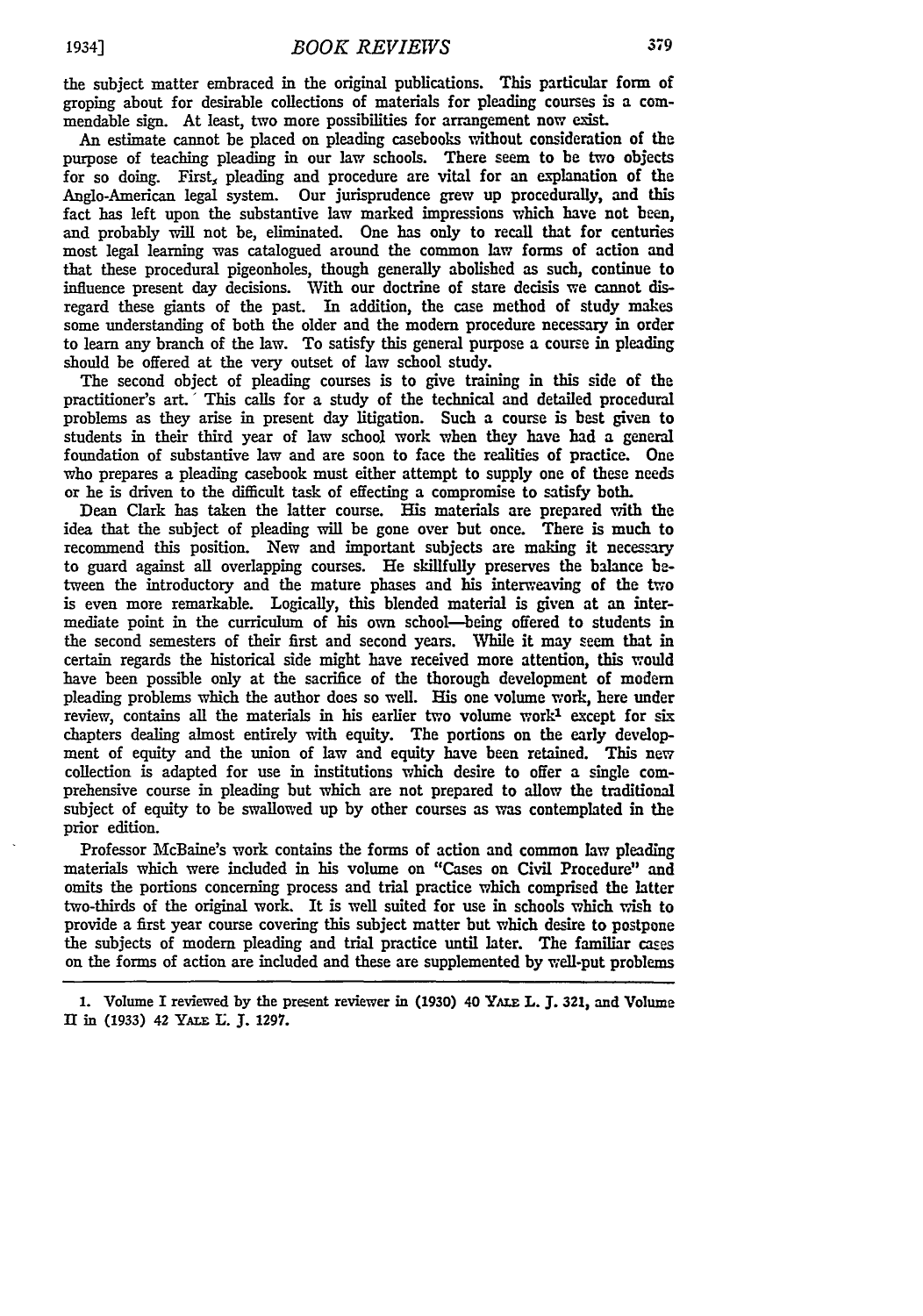as to whether a certain form of action is proper under specified fact situations. Text authorities are cited for information regarding historical developments. A few recent code cases illustrate that "the forms of action we have buried, but they still rule us from their graves." Then, with great compactness, the editor develops common law pleading in less than a hundred pages. After treatment of the demurrer comes a skillful handling of declarations and pleas in the contrasting actions of trespass and assumpsit, followed **by** brief chapters on pleas in abatement and replications.

Enough has already been said to indicate that the two works are permeated **by** attitudes which are quite foreign to each other. Professor McBaine's book deals only with common law problems and looks to subsequent instruction in the procedure of to-day, while Dean Clark offers the material for a single,, extensive and modern course in pleading. The major portion of the former's work deals with the subject of when the particular forms of action will lie, a topic which the latter minimizes. Not only is the emphasis entirely different, but very largely the subject matter as well. Seldom is the same case found in both volumes.

Professor McBaine's plan of a separate course in common law pleading is probably the traditional one. In its compactness, its elimination of unteachable cases and obsolete refinements, its arrangements and other new features, his work represents marked progress over earlier books constructed along the same general line. How, ever, it has the limitation of all books of the traditional type in that it is not concerned with the equity and the modem problems. As an introduction to procedure, it seems to be deficient in presenting the picture of only part of the field and then only as it existed many years ago. Is it not possible to accept the premise of an introductory course in procedure without agreeing with the proposition that it should deal solely with the forms of action and the rudiments of common law pleading?

By including a detailed case development of the scope of the common law actions, it should be possible for a textbook on pleading and procedure to show the origin of the writ system, the transition of many forms of action into a comparatively few and finally into a single one under the codes. A brief survey of the common law courts, the rise of equity and its fusion with law should **gd** hand in hand with these matters. Other appropriate topics can be suggested-such as the transition of pleading from oral to written and from formal to common sense; the functions of pleading, its relation to proof and the philosophy of pleading facts; the relation between procedure and substantive law; the methods of trial, old as well as now; how appeals are taken and decided; the enforcement of judicial pronouncements; and the workings of the principles of the stare decisis, res judicata and law of the case doctrines. The preparation of such a work would not be an easy undertaking. It would probably contain a relatively large amount of editorial text, though sufficient cases, forms, records and other original sources should be found to constitute the bulk of the material. Many of these topics are treated in Dean Clark's book, but its use for such an introductory course would entail many omissions as well as the employment of much supplemental data. Likewise it would be possible to reach out from Professor McBaine's book in these several directions **by** means of lecture and additional readings. In either case the arrangement would be a make-shift one and hence unsatisfactory. The plan calls for a collection of material quito different from any existing casebook or any of the recently published text-books on the introduction to the study of law.

It is not suggested that the editors of the books under review would have done better to have compiled works along the lines just described. Even if such a work had been prepared there would doubtless be a demand for books such as they have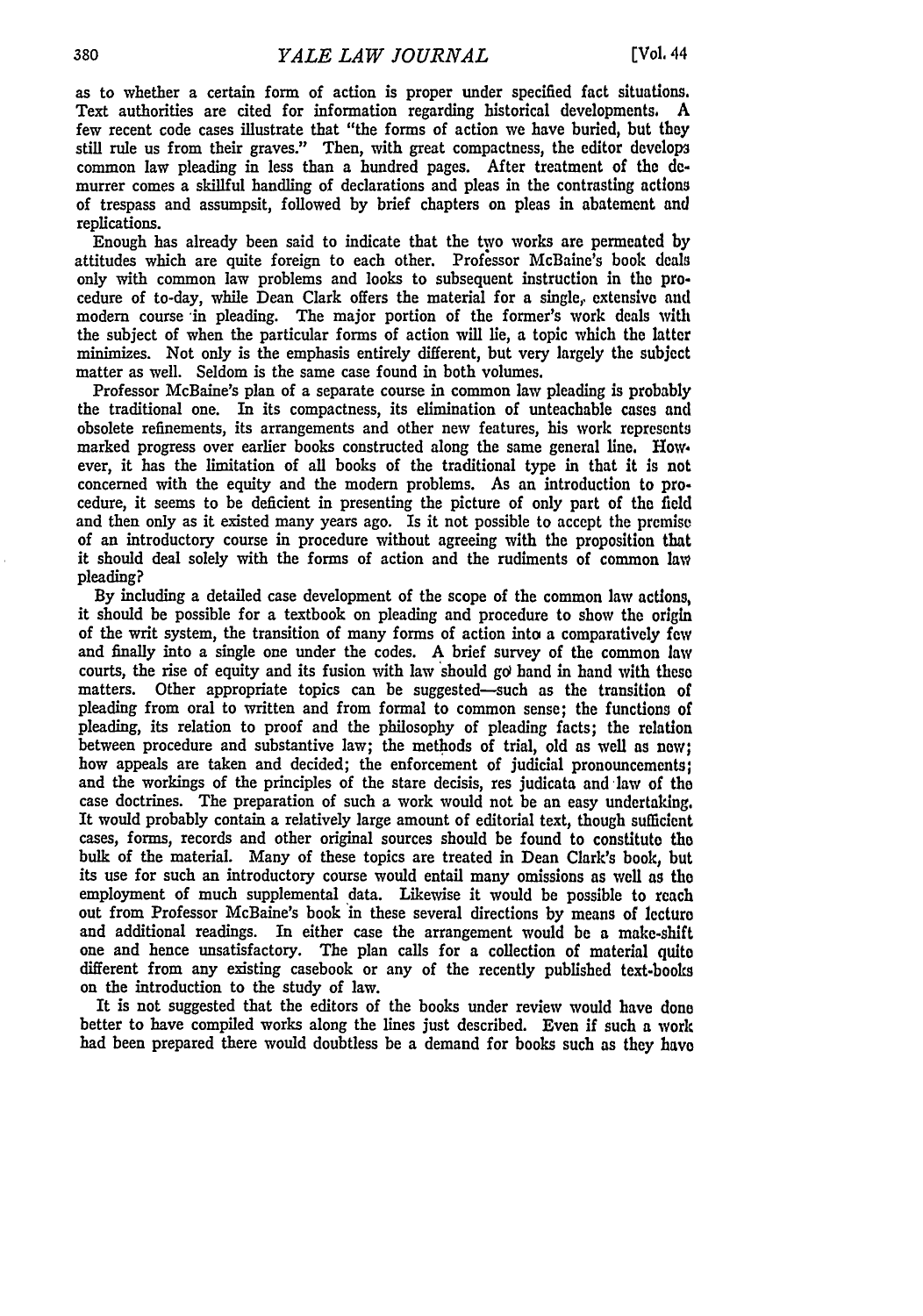constructed. There is much doubt and disagreement as to the arrangement and scope of the procedural courses and the sort of materials which should be used. These matters will be discussed at the coming round-table on Remedies of the Association of the American Law Schools. Probably this discussion will not result in much greater agreement though it is to be hoped that the issues may be clarified considerably. It is the reviewer's opinion that a choice of pleading materials should not **be** confined to the excellent works under review or books of their respective types. There should be at least a third alternative.

Lawrence, Kansas.

THOMAS E. ATEINSON.<sup>1</sup>

**JUnCIcAL** ASPECTS OF FOREIGN RELATIONS. By Louis L. Jaffe. Cambridge: Harvard University Press. 1933. pp. 278.

Books on recognition have not been lacking recently, but unfortunately they have often failed to contribute to our understanding of the subject. The same cannot be said of the study under review. It is scholarly, keenly analytical, and written with a zest and incisiveness that merits praise.

The author examines the question of recognition as part of a larger problem involving the relations between the political, or foreign relations, power and the judiciary. His study, therefore, comes in the field of constitutional rather than international law. The real issue is the extent to which the courts must defer to the executive arm of the government in matters affecting international relations. *Mr.* Jaffe approaches this question with a frankly avowed bias in favor of the courts. He is impatient with most of the limitations which courts impose on themselves in so-called "political" questions and ascribes them largely to an outworn dogma of absolute sovereignty. A historical survey convinces him that conceptions of "political questions" or "acts of state" have **by** no means been fixed, but have varied with the development of relations between the executive and the judiciary. In Great Britain, for example, the courts with the aid of Parliament eventually set substantial **'qegal"** limits in a field which was once unrestrictedly "political," namely, removed from their jurisdiction by the royal prerogative. It is only, however, in questions of domestic scope that courts have made great progress in limiting the discretion of the political power. In questions touching international relations they have so far been extremely reluctant to challenge or restrict the executive. The author views this reluctance critically. International order, he feels, can be achieved and sfeguarded only if the courts further extend their competence in the international sphere.

Before dealing with the central problem of recognition and the judiciary Mr. Jafe reviews the practice of courts in other "political" questions. In cases involving sovereign immunity he regards as sound the decision holding immunity to be dependent on the law of nations and not on the current opinion of the foreign office. As to neutrality cases, American courts have apparently assumed concurrent jurisdiction with the executive in the enforcement of neutrality obligations. In questions forming the subject of international controversy, courts tread warily. After examining the McLeod case and the general problem whether avowal of an act and assumption of responsibility for it **by** a foreign government automatically precludes judgment by a court, the author suggests that the courts recognize the immunity of the agent only when the act committed is under certain circumstances permitted **by** international law. Whenever issues arise about which a dispute exists between states,

tProfessor of Law, University of Kansas Law School.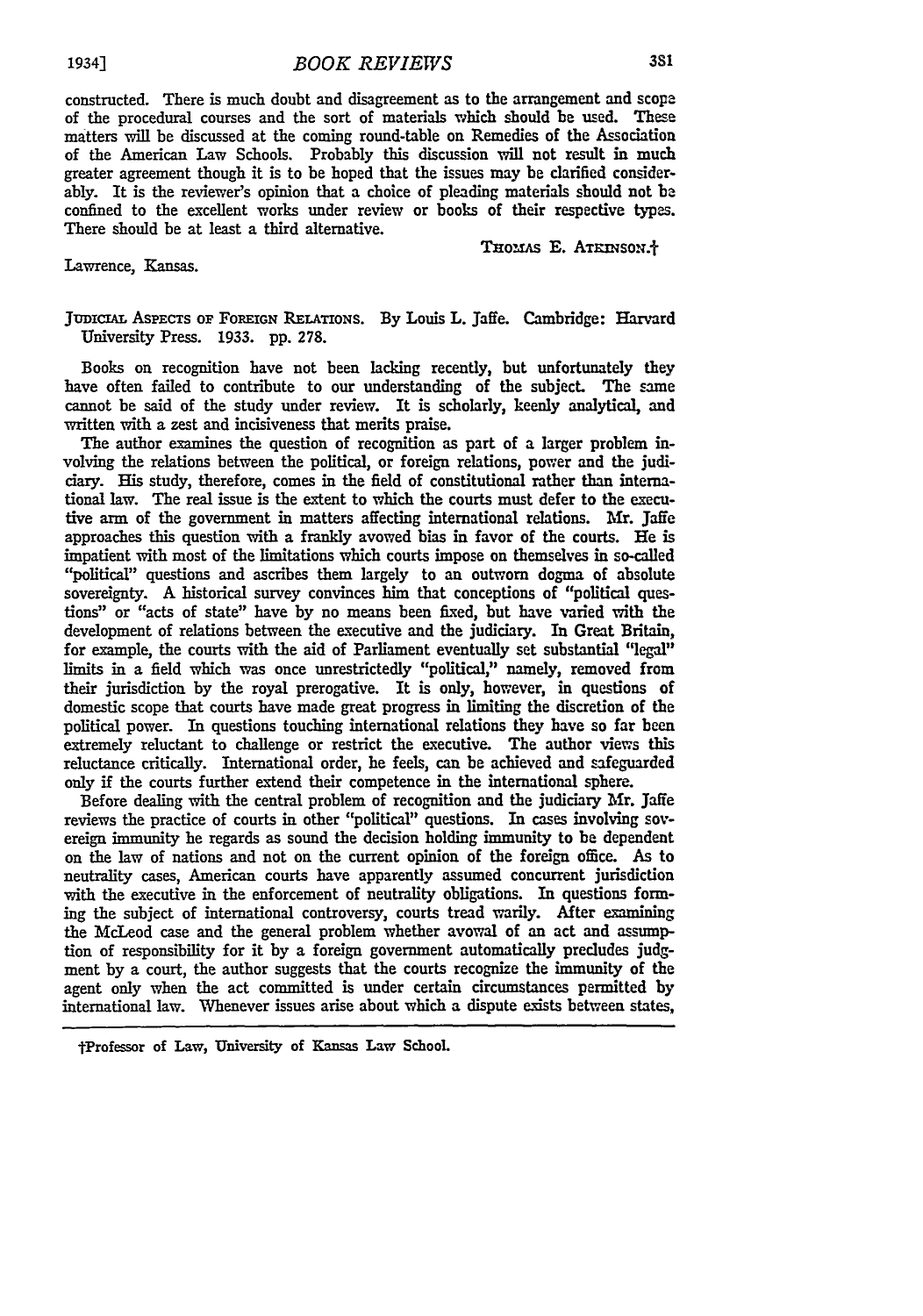courts regard as binding the contentions of the executive. In the interpretation of treaties American courts have, in sharp contrast to the practice of French tribunals, acted with great freedom, refusing even to be bound **by** the official executive view. Treaty interpretation is, in the eyes of the author, par excellence a matter of international right on which courts should and do feel competent to speak.

The portion of the book dealing with recognition is opened **by** a discussion of theory. As might be expected, Mr. Jaffe rejects the constitutive theory which makes the international personality of a state dependent on recognition. His persuasive argument is summed up in these sentences: "It is the task of international law to promote order throughout the world . . .The chief instrument of organizing this order is the state **. .** .There can be no doubt that a state prior to recognition fills some of the needs of the international order and performs the functions normally performed by the states. By organizing order in a given part of the globe it brings under the force of law a portion of the world population, not only its citizens but all those who may find themselves within the territory at the time, or who may have cause to go there."1 Turning to actual practice, **he** finds confirmation for the belief that non-recognition, particularly in recent times, has become a political weapon and does not constitute denial of statehood or international personality.

In discussing the status of unrecognized powers in the courts, the author uncovers the confusion of thought characteristic of many judicial decisions. The courts have frequently not seen the implication of their decisions. To make the rights of a state turn on the attitude of the foreign office by refusing to allow its government to appear as a plaintiff is generally no more justifiable in cases where its government is not recognized than where diplomatic relations have merely been severed. To ignore the law and order of an unrecognized power is "to produce an entirely useless anarchy and confusion"; and to apply the law "is to recognize the universal need for order and predictability".<sup>2</sup> In all cases "The aim of courts everywhere should be to maintain the continuum of order and harmonious relationship between the various competences (states) each responsible for order in its own sphere",<sup>3</sup> Courts may refuse to entertain a suit by an unrecognized power, or to **heed** its acts and laws, but they must realize that they do so from political considerations and not because the rights of such a power or the validity of its acts and laws are dependent on recognition.

Another section of the book is devoted to "Recognition and the Courts". The author does not regard recognition by the executive power to be always conclusive on the courts. He cautions against confusing recognition of sovereignty and grant of immunity from suit. The latter, he claims, involves the question whether the litigation should be settled by the courts or through diplomatic channels. Hence, even if the political arm of the government recognizes a state as sovereign, a court might deny immunity on the ground that diplomatic channels through which the claim before it might eventually be adjusted are lacking. Similarly courts should go behind the certification of an ambassador **by** the foreign office in order to discover for itself whether the agency between the foreign power and its supposed ambassador is not really dead and the foreign power incapable of providing effective control over the action of its agent. If there is no longer any responsible relationship between a foreign country and its alleged representative, courts should hold the agent. responsible to the government of the forum which continues to certify his representative status.

<sup>1.</sup> P. **96.**

<sup>2.</sup> P. 167.

**<sup>3.</sup>** P. 198.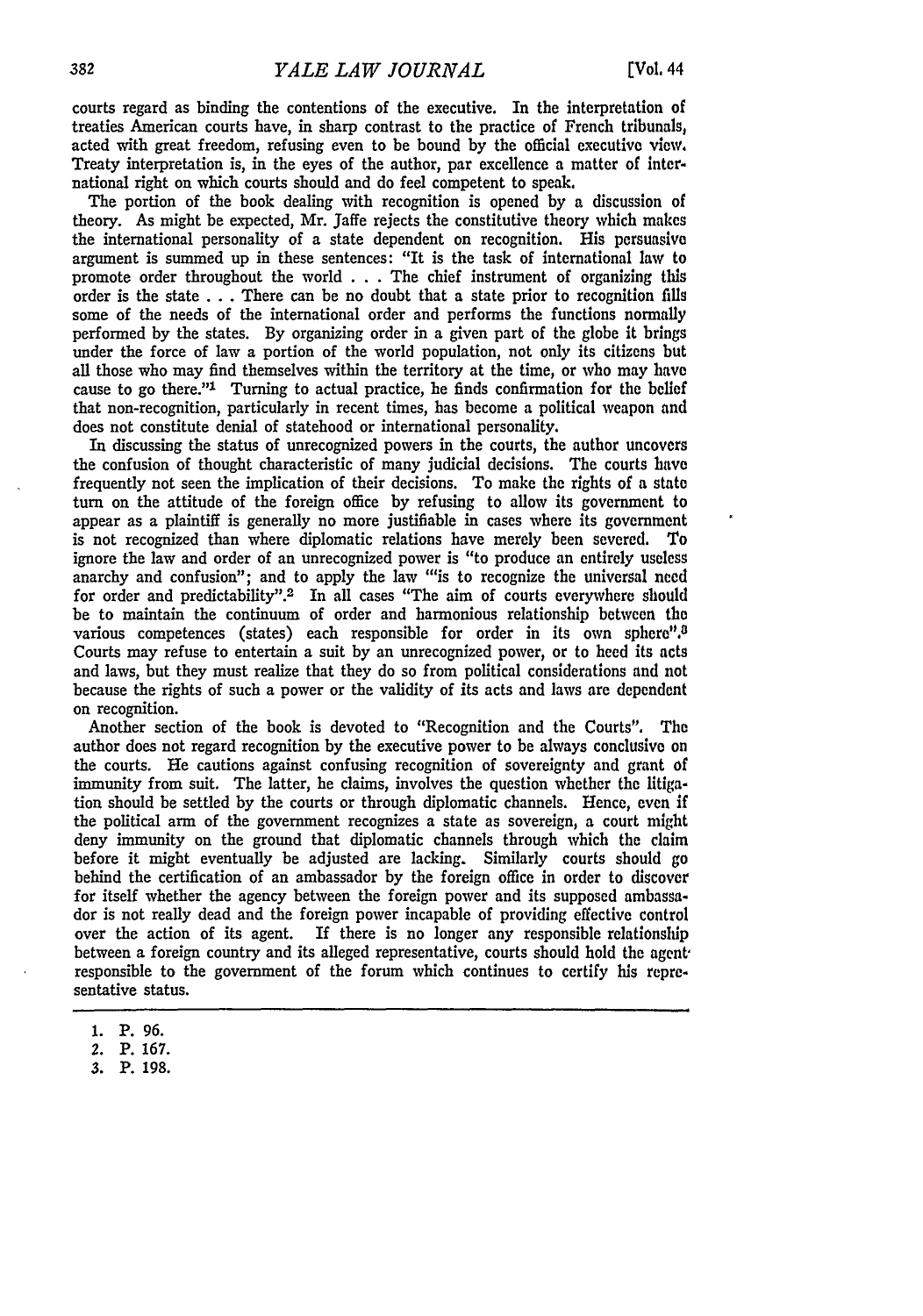The author does not attempt to lay down in detail the law that does or should govern the relative competence of the political and judicial powers in questions of an international nature. In general he would have the courts guided **by** the necessity of promoting law and order, and greater security for private rights. **A** better understanding of the interdependence of states, he maintains, should make courts less apt to defer to the executive and posit the legal non-existence of unrecognized communities. At the same time considerations of order should make them ready to acknowledge the finality and binding force of executive opinions in other cases, such as those involving the status of a territory.

New York City. **JOHN C. de WILDE.** 

Tms SocAL CosT OF **INDUSTRiAL INsuRANcE.** By Maurice Taylor. New York: Alfred **A.** Knopf. 1933. **pp.** xx, 421, xvii.

THE failure of individual insurance in improving the lot of the American wage earner has never been more forcefully demonstrated than **by** this revealing study. No better case can be made for the immediate extension of social insurance in this country than to expose the tremendous waste of the earnings of our workers which is involved in the purchase of a pitifully small amount of protection through industrial insurance policies. The calm, detached manner in which Dr. Taylor marshals facts and statistics to demonstrate the social cost of industrial insurance makes all the more convincing the conclusion that government must assume the task of providing economical means whereby the worker can protect himself against the more serious hazards of life.

Although Dr. Taylor has crowded his study with statistics, so many of the tabulations included are of such striking interest that they sustain rather than retard the steady progress of the analysis. A few examples are sufficient. Industrial life insurance--that sold primarily to low income classes without medical examination, averaging in face value between \$200 and \$250, with premiums generally collected by agents on a weekly basis-has grown in this country from less than **\$500,00D** in force in 1876 to \$18,250,000,000 in 1930. In that year, the estimated number of industrial policy-holders was fifty million, of whom approximately *45.5* per cent were males and 54.5 per cent females. More than 37 per cent of the policies sold in 1928 **by** the three largest companies-which control nearly 85 per cent of the total industrial insurance in force-covered children under fourteen. The average amount of industrial insurance per individual in the total industrial population has increased from \$68 in 1910 to \$291 in 1930. Premiums paid for industrial life insurance have grown from 103 millions of dollars in 1910 to 803 millions in 1930. The proportion of American wage-workers' income spent in this manner ranged between **I** and 2 per cent from 1910 to **1927;** between 2 and 3 per cent from **1928** to 1930; 4 per cent in 1931; and nearly 6 per cent in **1932!**

What did the insured worker receive for this astounding expenditure? In 1932. 19.6 cents out of every dollar paid as industrial premiums were used for the payment of salaries and commissions. The net money loss to policy-holders from premiums paid on policies that lapsed averaged 40 millions of dollars a year from **1923** to 1932. Death claims accounted for only 3 per cent of the insurance terminated in 1932. Amounts paid on account of matured endowments constituted only onethird of one per cent, and expired extended-term insurance 1.2 per cent of total terminations in 1932. Cash surrenders amounted to \$269 of every **\$1.0D** of

tForeign Policy Association, New York.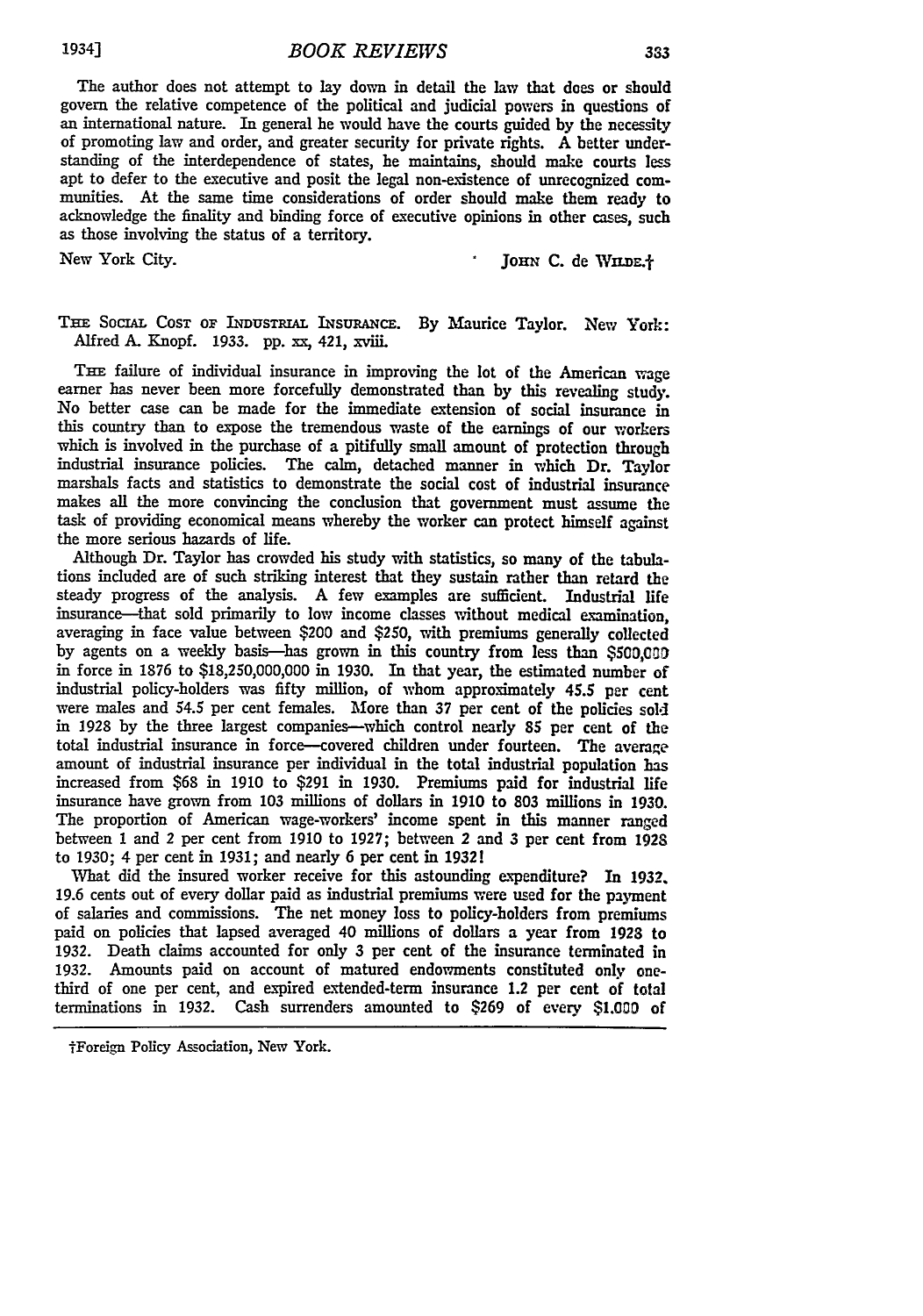terminated insurance in that year. Compared on a surrender value basis, averaging the costs of the three largest insuring companies, the net cost to the industrial policy-holder at the end of two years was found to be more than three times the expense to the holder of the cheapest "ordinary" monthly policy. It is not surprising that Dr. Taylor concludes that the industrial policy-holder is forced to pay far too high a cost for the type of insurance he buys compared with the "ordinary" policy-holder.

As a practical social worker, Dr. Taylor does not confine his efforts to startling revelations. In a concise summary he outlines specific recommendations as to company policy, costs, and methods. Reinforcing these recommendations, he states, "Unless there is the speedy reform of company method and further liberalization of the industrial contract **by** the companies themselves, there will occur-indeed, there is already beginning-a repetition of the investigation and legislation from which the business has been comparatively free in this country for twenty-five years. Improvement that comes from within is sounder than that which is forced from without, but from whatever source it arises, come it must, and that in the not too distant future, Like any business of tremendous proportions, the insurance field is subject to much inertia. This, however, is no excuse for lethargy in the face of a crying need for reform. It is hoped that with the violent change in the times and in the conditions of practically all actual and potential policy-holders, those in power will arouse themselves and meet the challenge that the potentialities of the system under their control presents." To this statement may well be added the warning that the time may soon come when private industrial insurance for the American wage earner will have to make a far stronger case for survival in the face of a growing demand for social insurance protection.

Dr. Taylor has made a very real contribution to the study of economic security. His research has been comprehensive and painstaking. His book contains all those aids most helpful to a specialized study-frequent sub-titles, a complete summary, an exhaustive bibliography, a complete index, detailed appendices, and lists of tables. While the general reader may sometimes find himself impatient with detailed explanations, the author is justified in including most of this material because of the complexity of his subject, and the need for great care in avoiding confusion. Once aware of the importance of the problem which Dr. Taylor treats, few readers will be dismayed by the thoroughness of the text and the absence of the fast-moving style of some of our "best-selling" economic treatises.<br>**J. DOUGLAS BROWN.<sup>†</sup>** 

Princeton, New Jersey.

THE ITALIAN **CORPORATIVE STATE.** By Fausto Pitigliani. New York: The Macmillan Co. 1933. pp. xxv, 293.

DOCTOR Pitigliani begins his book with the obviously relevant query, "What is meant by the Corporative State?" and then compresses his answer into a few brief paragraphs. He devotes his work mainly to abstracting recent laws and governmental decrees and to describing summarily the formal structures of associations and offices set up under the laws and decrees.

The corporative state, according to the author, is one organized on the basis of "economic categories" represented in occupational associations (with separate associations, in each category, for employers and laborers), which become, **by** virtue

tDirector, Industrial Relations Section, Princeton University.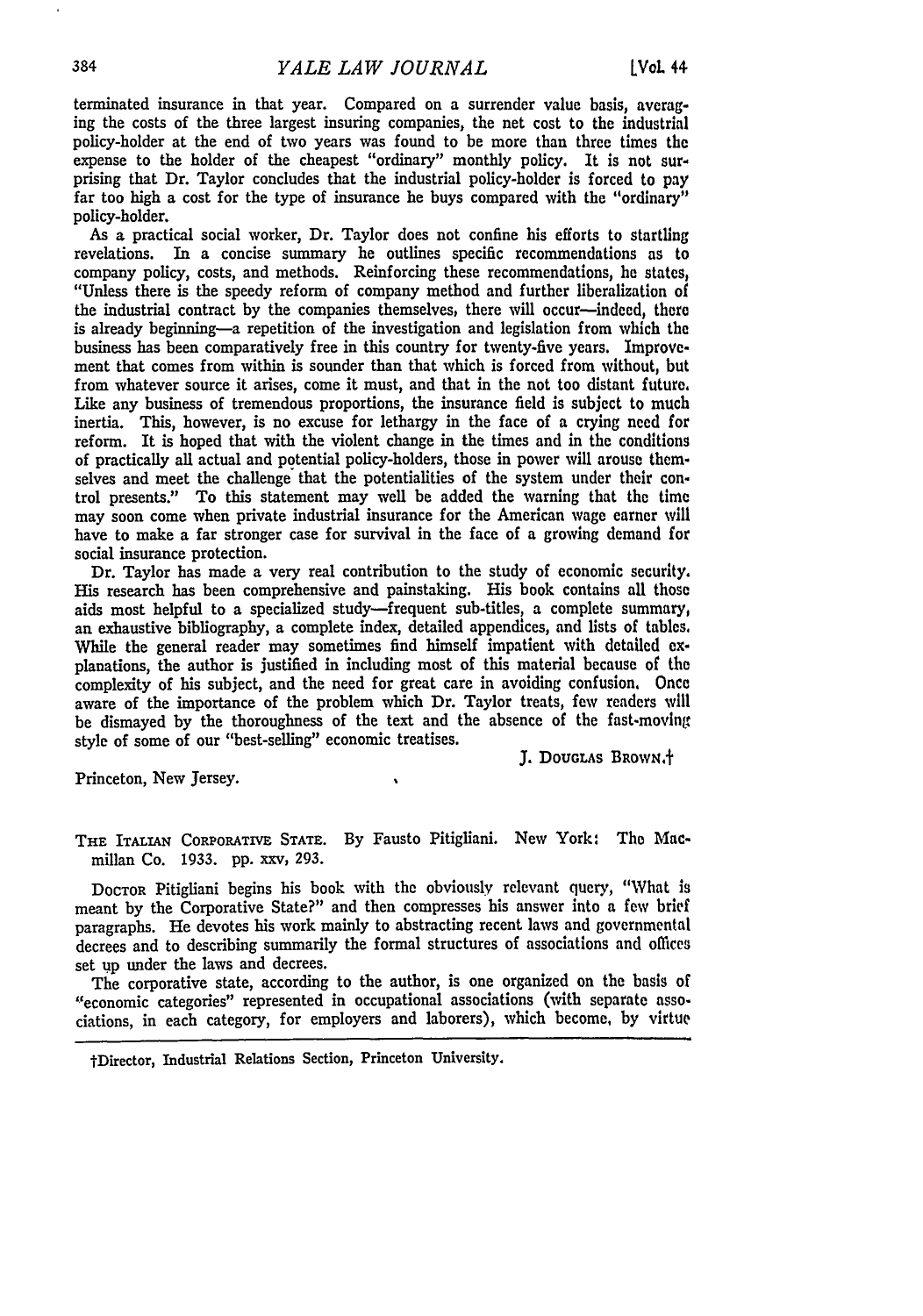of "official" recognition, "organs of State." This state, the author explains, has a primary political motive and pursues a distinctive economic policy. The immediate political aim is to concentrate in the government "the maximum degree of power, of authority and of responsibility," with the final end of realizing "the idea of the sovereignty of the State and of national unity." The book's later descriptive accounts, however, appear to overlook this controlling political purpose. The author holds that the centralization of power "greatly advantages" the Italian government in finding solutions for "all those problems" which elsewhere harass representative bodies. which are "slow" in decision and "hesitant" because they must act under the influences of "divergent currents. **..** of opinion." The characteristic policy of the corporative state is that of "harmonizing" economic class antagonisms and securing the "collaboration" of the classes "on a basis of equality and in the light of common interests." Doctor Pitigliani believes that this policy lies "somewhere between Liberalism," as practised in nineteenth-century England, and "Communism," in effect in Russia today; but at no place does he say anything to show what he means **by** his classification.

In the main body of the book the author supplies, in addition to the summary descriptions of contemporary institutions, brief sketches of the pre-Fascist histories of trade unions and employers' associations; but the sketches do not, as the author seems to believe, reveal any real and continuous "evolution of syndical theory"; only names and a few structural details appear actually to have survived the radical Fascist reconstruction. Occasionally also he cites recent incidents, in the administration of Fascist laws, to show that the government actually invokes a real collaboration among voluntarily contracting groups, and acts itself only in the exceptional instance, and then only as a disinterested and impartial arbiter. But be gives no evidence that he has obtained any first hand information as to this point; or that he has searchingly considered other practical questions, the answers to which might show whether he has good grounds for his general acceptance of the Fascists' appraisal of their own handiwork. Is an ordinary workingman permitted to speak his mind freely in the deliberations of his association, and does he have anything like a free vote in choosing his "representatives," economic and political? What is the actual effect of the legal requirement that a member of an officially recognized association must be "of good moral and political character from the national point of view?" Does this mean that he must be a Fascist? What is the practical **sig**nificance of the provision, in the law of December 24, **1925,** authorizing the central government to dismiss summarily any judge of a labor court who "places himself in a position of incompatibility with the general tendencies of the Government?" More generally, what does a reading of the actual history of Fascist doctrines and practices indicate as to the probably correct translation of such expressions, in Fascist laws and decrees, as "free" syndical organization, "conciliation" of conflicting interests of employers and workingmen, "common" interests, and "equality?" With these important questions the book is not concerned.

In the reviewer's opinion, then, Doctor Pitigliani has brought together some useful details in describing the mechanical structure of a social system which Italian and other Fascists call "The Corporative State," and which the leading British Fascist has described as "the greatest constructive achievement of the mind of man"; but he feels that the author has not gone far in answering his interesting question, "What is meant **by** the Corporative State?"

FRANCIS W. CORER.<sup>+</sup>

New Haven, Connecticut.

tProfessor of Government, Yale University.